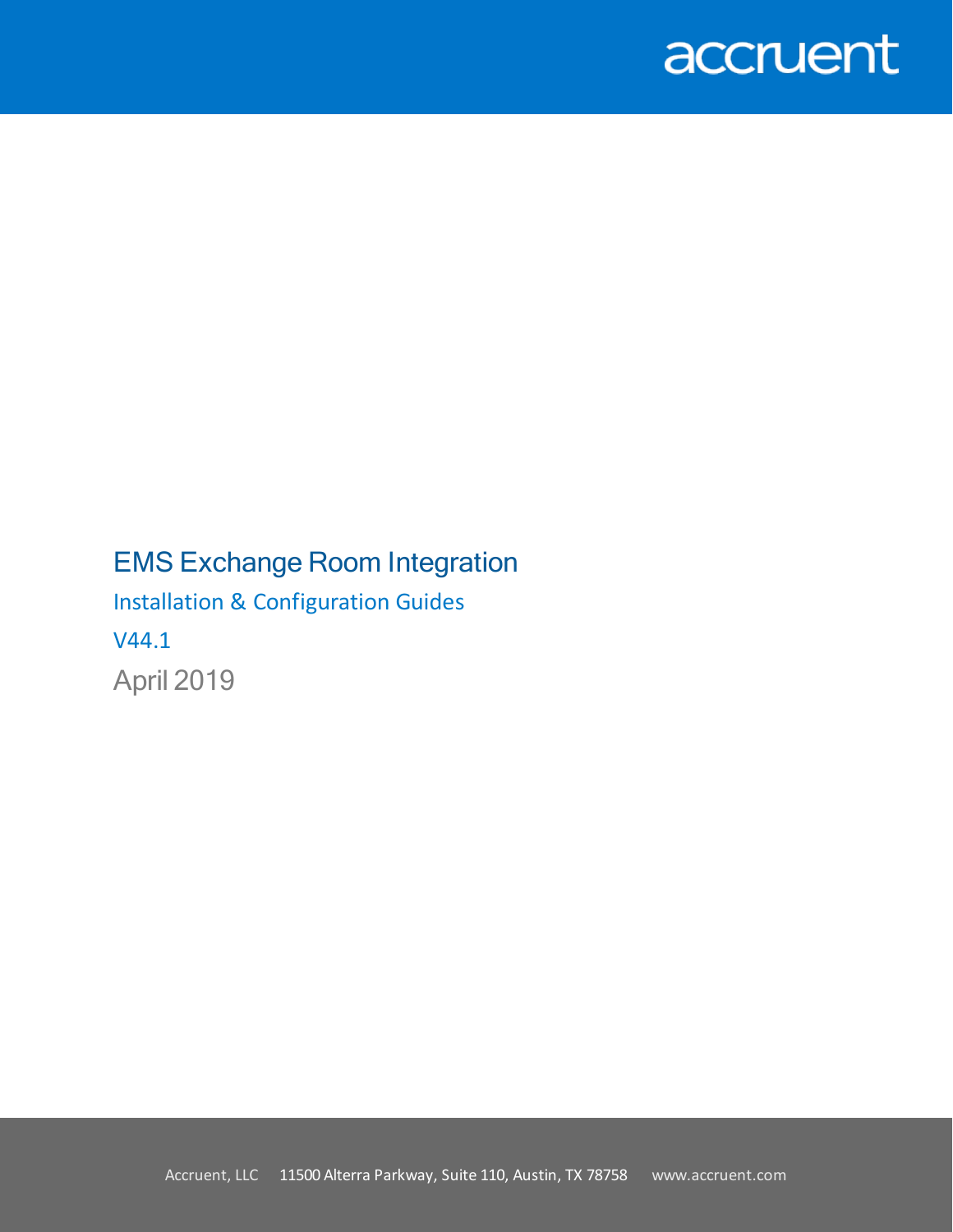Accruent Confidential and Proprietary, copyright 2019. All rights reserved.

This material contains confidential information that is proprietary to, and the property of, Accruent, LLC. Any unauthorized use, duplication, or disclosure of this material, in whole or in part, is prohibited.

No part of this publication may be reproduced, recorded, or stored in a retrieval system or transmitted in any form or by any means—whether electronic, mechanical, photographic, or otherwise—without the written permission of Accruent, LLC.

The information contained in this document is subject to change without notice. Accruent makes no warranty of any kind with regard to this material, including, but not limited to, the implied warranties of merchantability and fitness for a particular purpose. Accruent, or any of its subsidiaries, shall not be liable for errors contained herein or for incidental or consequential damages in connection with the furnishing, performance, or use of this material.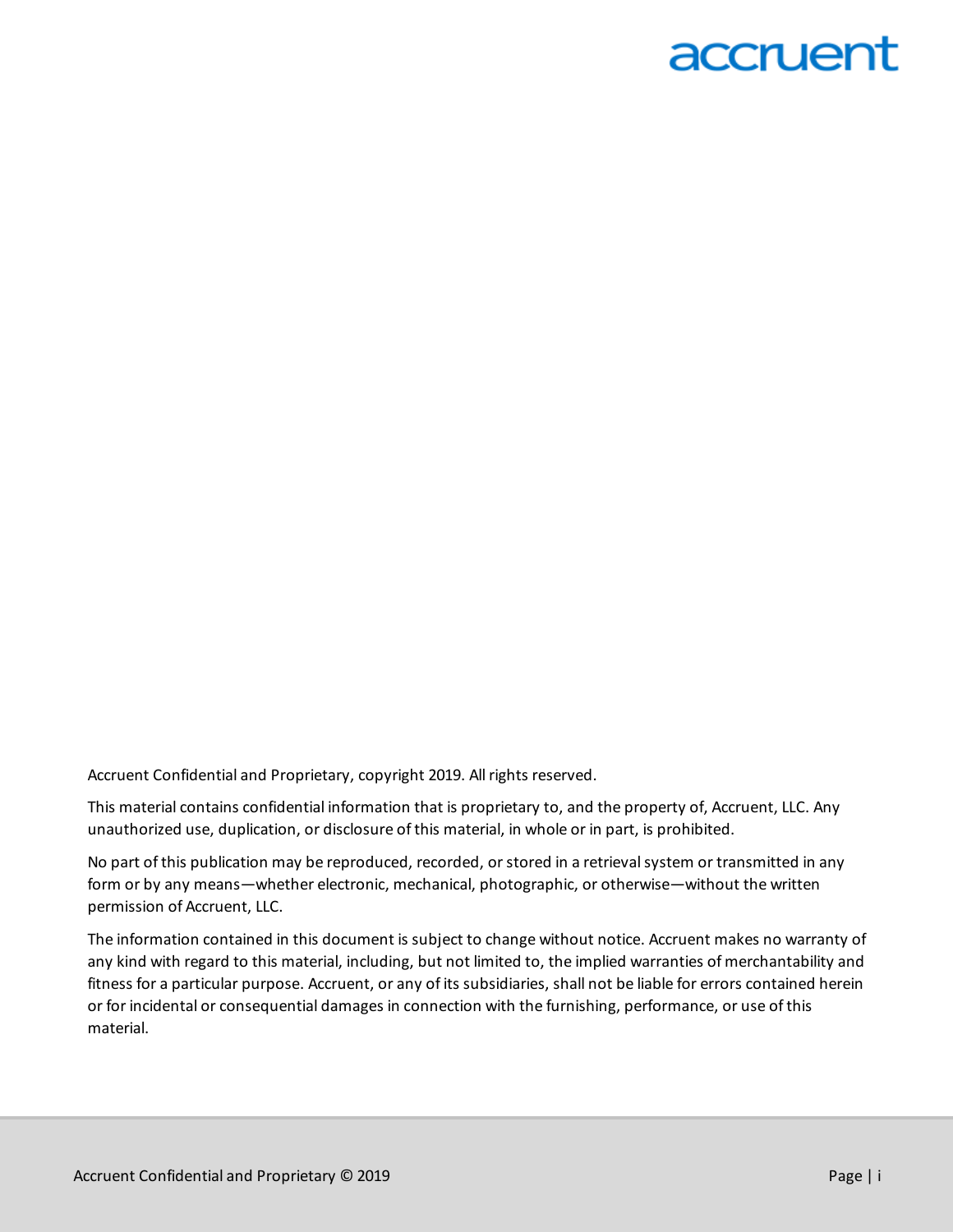### Table of Contents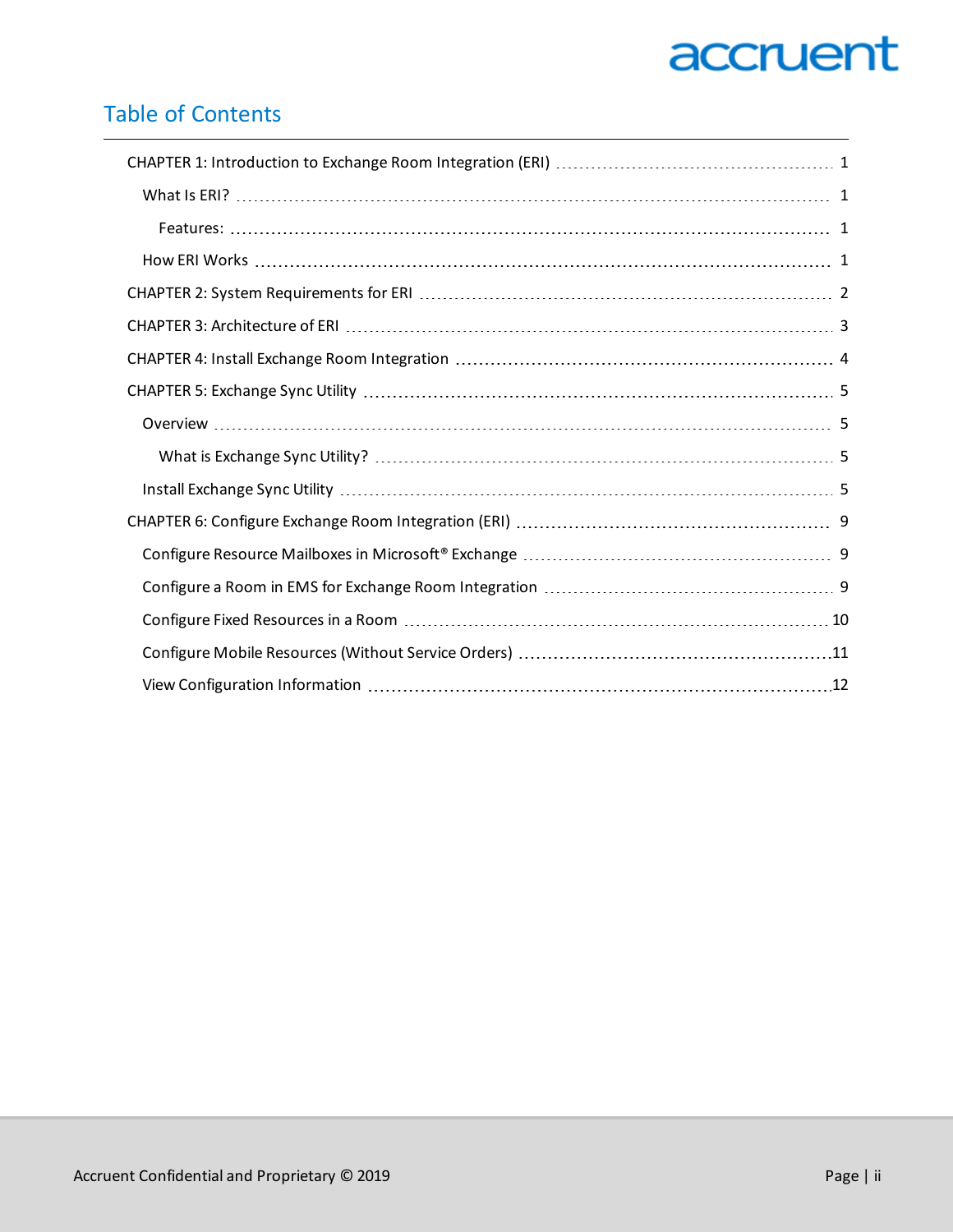# accruer

### <span id="page-3-1"></span><span id="page-3-0"></span>CHAPTER 1: Introduction to Exchange Room Integration (ERI)

### What Is ERI?

Exchange Room Integration (ERI) is an add-on module that provides the ability to configure EMS rooms and resources to invite Microsoft® Exchange resource mailboxes, simplifying integrations with third-party technology, such as video conference systems. Bookings made by everyday users in EMS will handle the addition of the technologies, without the need for a separate process.

ERI is a simplified integration tool that allows clients to utilize their EMS software to its fullest potential. ERI allows enhanced integration ofresources and technology during the EMS booking process for managed spaces. Exchange Room Integration simplifies the booking process and provides a cohesive and powerful way to book and manage resources. EMS Exchange Room Integration will take your resource scheduling to the next level.

#### <span id="page-3-2"></span>Features:

- Allows integration of third-party technology (e.g., video conference [VC] device or display panels) to a booking in EMS by linking to a Microsoft® Exchange resource mailbox
- Automatically includes fixed-room resources in the room booking (e.g., collaboration devices) through the Microsoft® Exchange resource mailboxes
- <span id="page-3-3"></span>• Allows integration of non-fixed resources (e.g., Mobile Microsoft Surface Hubs) during the booking process

#### How ERI Works

Once an everyday user adds a technology/resource to a booking using EMS for Outlook, EMS Web App, or the EMS Mobile App, ERI will seamlessly integrate the resource to the booking through the Microsoft® Exchange resource (room/equipment) mailbox. With EMS Exchange Room Integration (ERI), allows users to book in-room resource technologies seamlessly.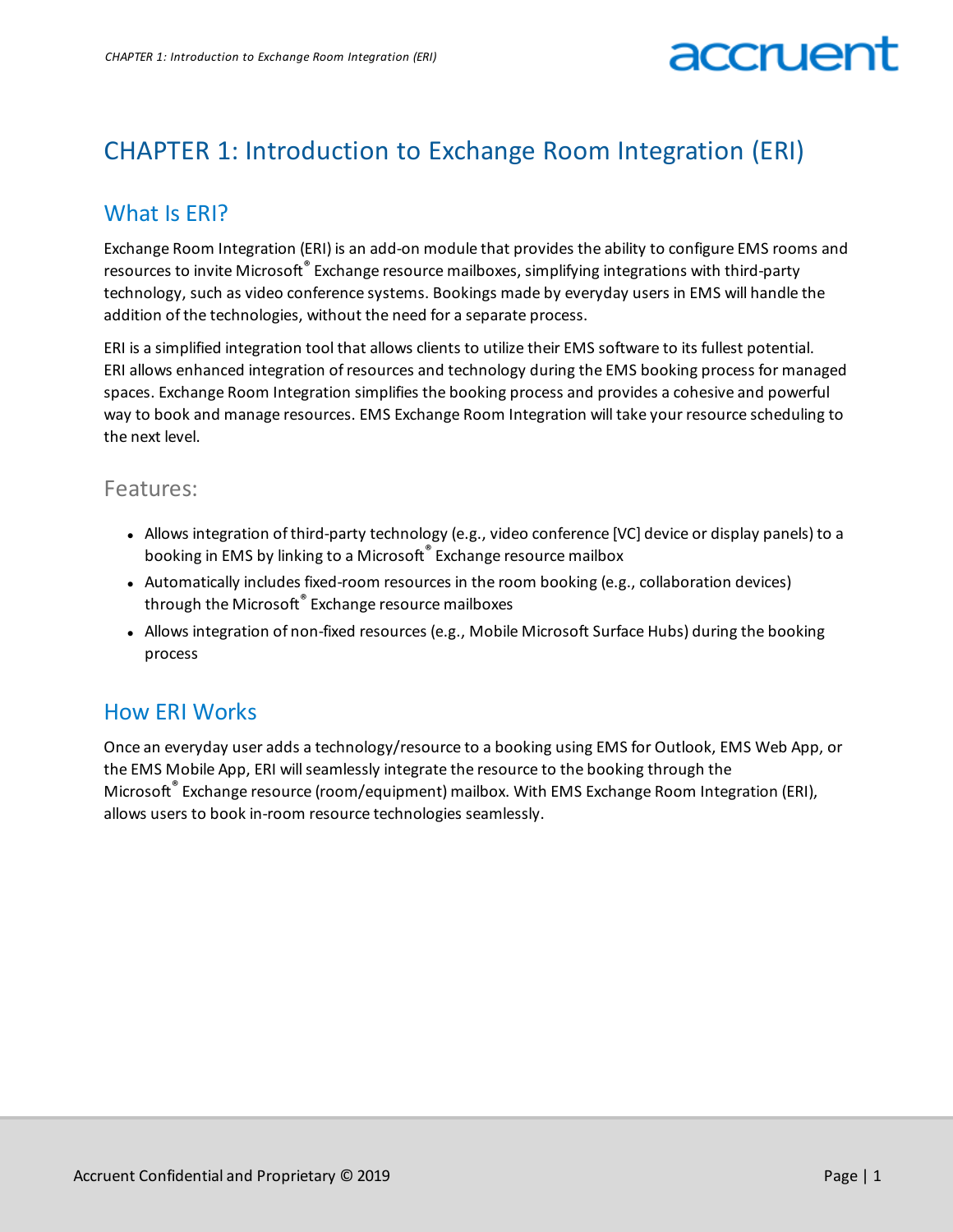### <span id="page-4-0"></span>CHAPTER 2: System Requirements for ERI

#### **Important!**

A

The latest version of EMS software (V44.1) must be installed before you begin [Installing](#page-6-0) Exchange Room [Integration](#page-6-0). . . . . . . . . . . . . . . . . . . .

| Microsoft <sup>®</sup> Exchange Support |                                             |  |  |  |  |  |  |
|-----------------------------------------|---------------------------------------------|--|--|--|--|--|--|
|                                         | Microsoft® Exchange   2016; 2013; 2010, SP3 |  |  |  |  |  |  |
| Microsoft <sup>®</sup> Office           | 365                                         |  |  |  |  |  |  |

. . . . . . . . . . . . . . . . . . .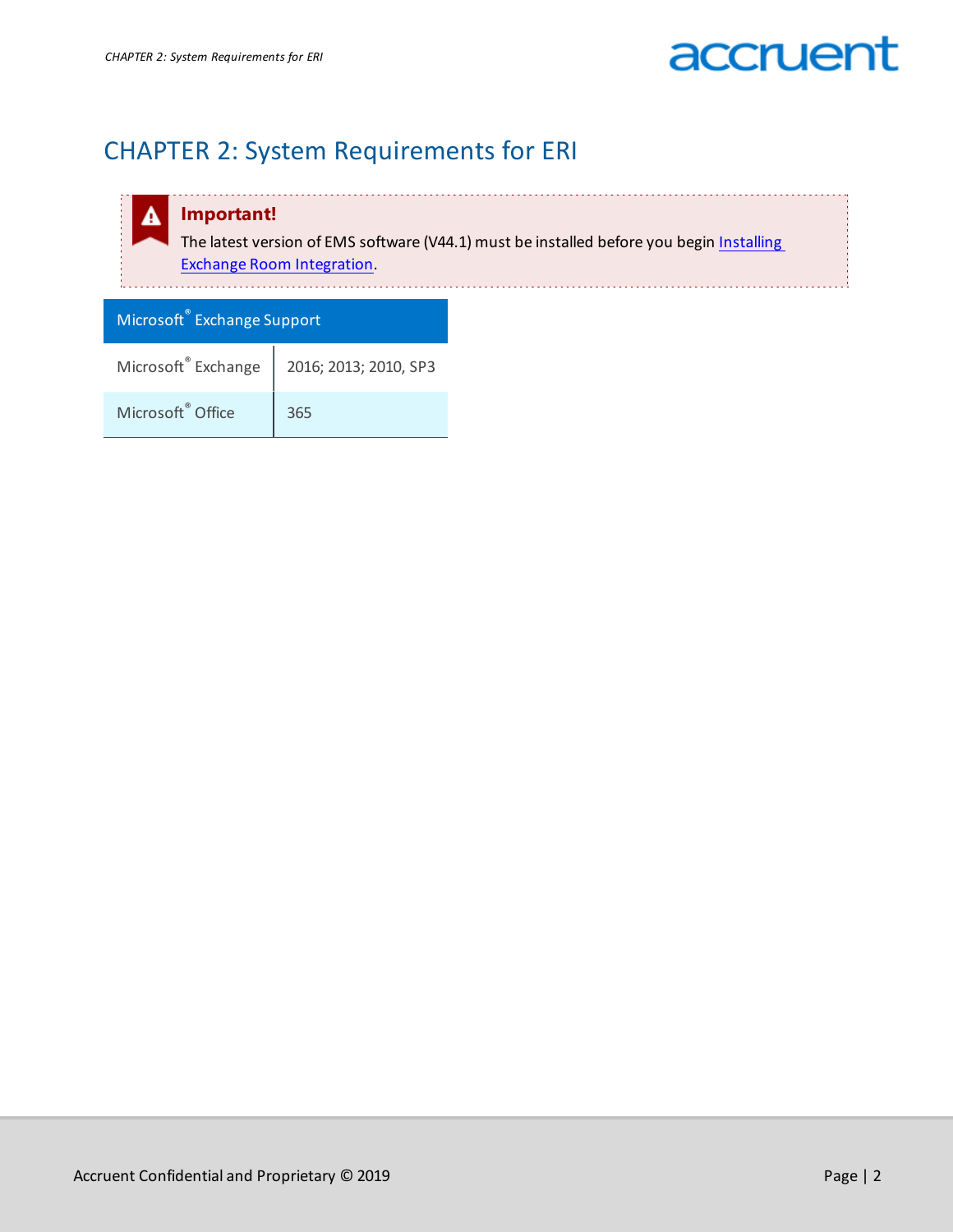### <span id="page-5-0"></span>CHAPTER 3: Architecture of ERI

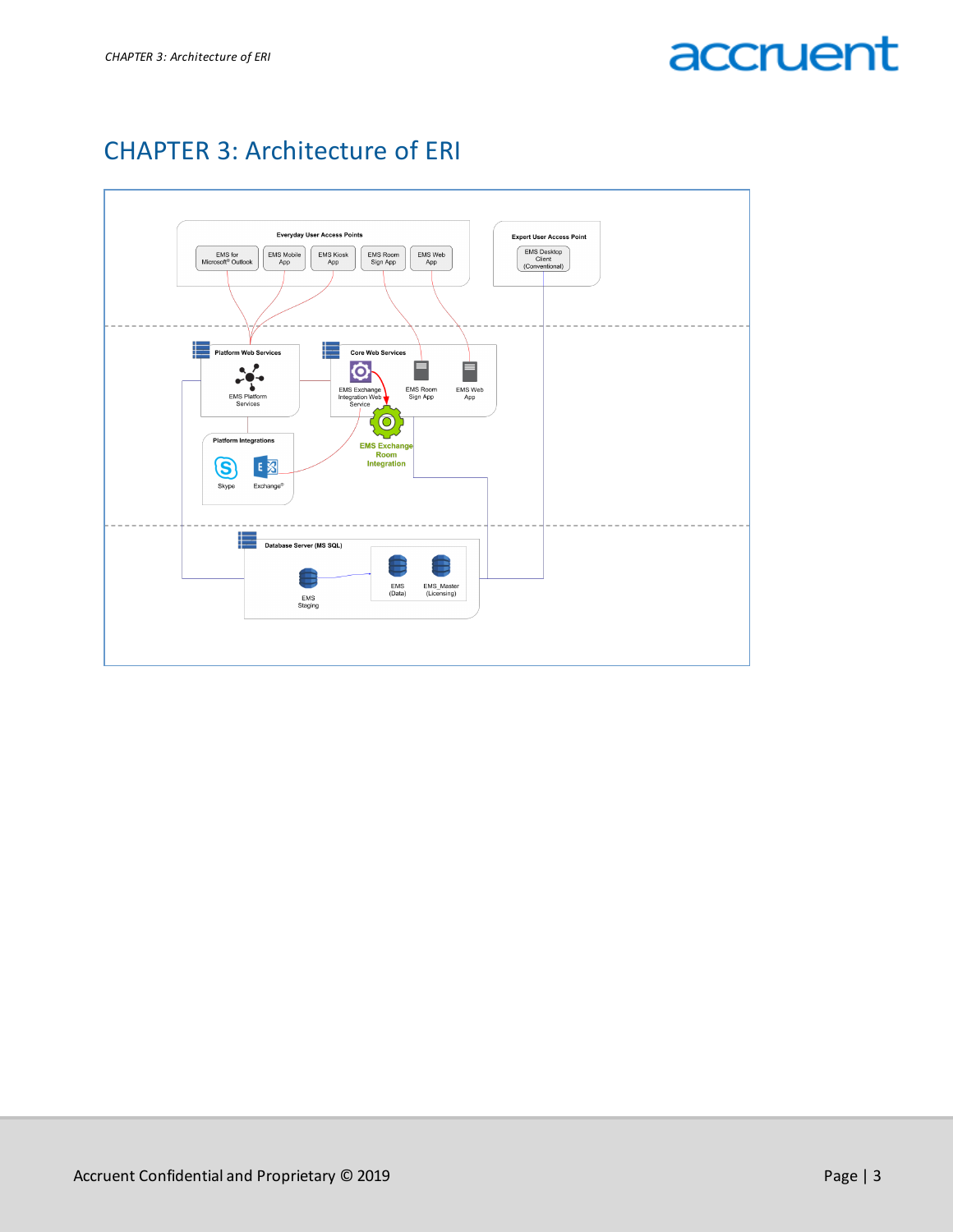### <span id="page-6-0"></span>CHAPTER 4: Install Exchange Room Integration

To install Exchange Room Integration:

- 1. Verify that System [Requirements](#page-4-0) have been met.
- 2. Ensure **EMS [Platform](https://docs.emssoftware.com/Content/EMSPlatformServices/InstallationGuide/InstallPS.html) Services** have been installed.
- 3. Ensure the Exchange [Integration](https://docs.emssoftware.com/Content/EMSforOutlook/IntegrationtoMicrosoftExchange/InstallUpgradeforEIWservice.htm) Web Service is installed.
- 4. Install the new License file for ERI. Update your existing license with the license for ERI that has been supplied to you.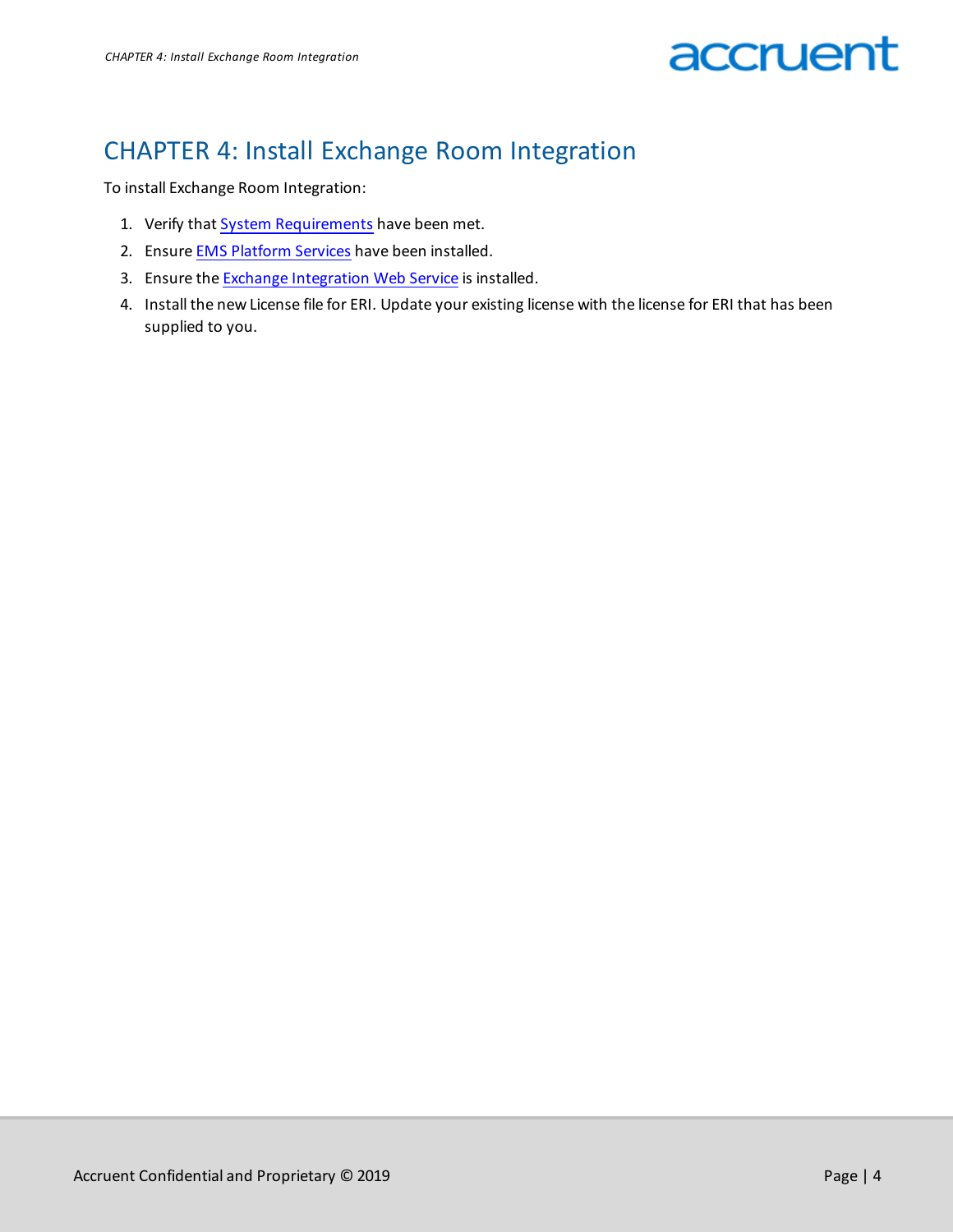# accruer

### <span id="page-7-0"></span>CHAPTER 5: Exchange Sync Utility

This topic will provide an overview and detail the benefits of Exchange Sync Utility, as well as outline its installation.

- [Overview](#page-7-1)
- Install [Exchange](#page-7-3) Sync Utility
	- <sup>o</sup> [Commands](#page-7-4)
	- <sup>o</sup> [Syntax](#page-8-0)
	- <sup>o</sup> [Parameters](#page-8-1)

### <span id="page-7-2"></span><span id="page-7-1"></span>**Overview**

### What is Exchange Sync Utility?

Exchange Sync Utility allows existing bookings in EMS to be synchronized with configured Exchange resource mailboxes. Exchange Room Integration (ERI) will automatically synchronize new bookings once rooms and resources are configured, but existing bookings will not automatically be synchronized. Exchange Sync Utility is a tool to push those existing bookings to the corresponding Exchange resource mailbox.

#### **Note:**

 $\cdots$ 

Existing customers already utilizing Exchange resource mailboxes will need to resolve conflicting Exchange appointments prior to synchronization. Synchronization issues should be resolved in Exchange, and conflicts checked again until all issues are resolved.

### <span id="page-7-3"></span>Install Exchange Sync Utility

The Exchange Sync Utility is installed in the Platform API directory. The utility does not need to be accessed from the directory running Platform Services. The Platform API can be installed locally to utilize Exchange Sync Utility. Users must have write permission to the directory where installed for the creation ofreports.

- 1. Open a Command Prompt and navigate to **Platform API** directory.
- 2. Type **exchangesync** to see a list of commands.

<span id="page-7-4"></span>

| Commands' |                                                                                                                                                                               |
|-----------|-------------------------------------------------------------------------------------------------------------------------------------------------------------------------------|
| -List     | Use this command to list the bookings Exchange Sync Utility will send to Exchange<br>before synchronization. This can be written to a .csv file to reference all bookings and |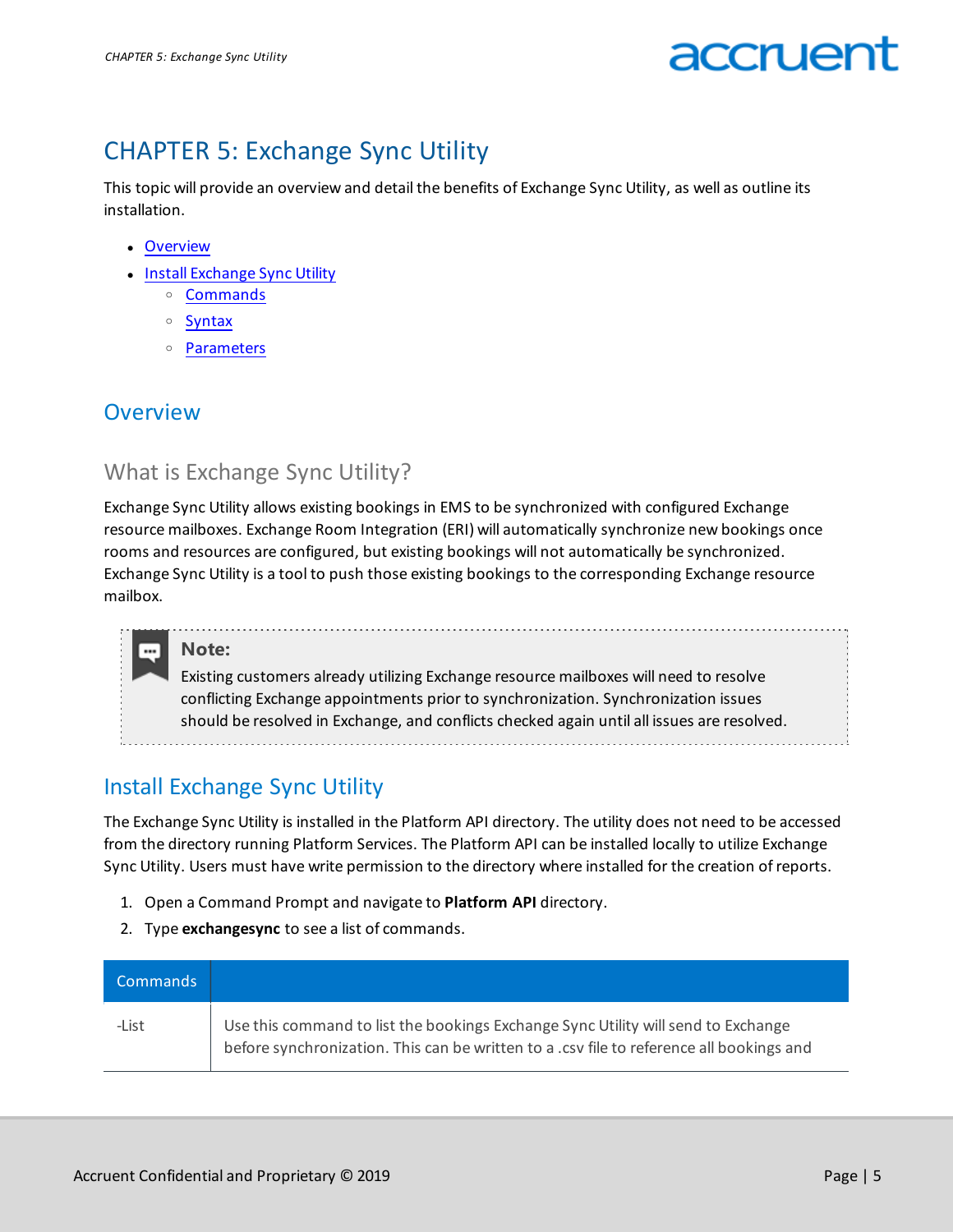| <b>Commands</b> |                                                                                                                                                               |
|-----------------|---------------------------------------------------------------------------------------------------------------------------------------------------------------|
|                 | potential conflicts.                                                                                                                                          |
| -Sync           | Use this command to synchronize EMS bookings to Exchange.                                                                                                     |
| -SyncOne        | Use this command to synchronize a single booking to Exchange.                                                                                                 |
| -Import         | Use this command to import room and resource mailboxes into EMS. The format<br>utilizes the ID of the room or resource and the SMTP mail address in exchange. |
| -Rooms          | Use this command to view a list of rooms and their configured mailboxes. This can be<br>written to a .csv file to reference the configurations.               |
| -Resources      | Use this command to view a list of resources and their configured mailboxes. This can be<br>written to a .csv file to reference the configurations.           |

<span id="page-8-0"></span>

| Syntax           |                                                                                                                                                                                                               |
|------------------|---------------------------------------------------------------------------------------------------------------------------------------------------------------------------------------------------------------|
| List             | exchangesync.exe-exec=list-url= <platform url="">-user=<username>\-pass=<password><br/><math>[-csv = <math>out.csv</math>)</math></password></username></platform>                                            |
| Sync             | exchangesync.exe-exec=sync-url= <platform url="">-user=<username>\-pass=<password><br/>[-csv=<out.csv>] [-bookings=&lt;1,2,3&gt;]</out.csv></password></username></platform>                                  |
| Import           | exchangesync.exe -exec=import -url= <platform url=""> -user=<username> \ -<br/>pass=<password><br/>-rooms=<rooms.csv> -resources=<resources.csv></resources.csv></rooms.csv></password></username></platform> |
| <b>Rooms</b>     | exchangesync.exe -exec=rooms -url= <platform url=""> -user=<username> \ -<br/>pass=<password><br/><math>[ -csv = <math>out.csv</math>]</math></password></username></platform>                                |
| <b>Resources</b> | exchangesync.exe -exec=resources -url= <platform url=""> -user=<username> \ -<br/>pass=<password>[-csv=<out.csv>]</out.csv></password></username></platform>                                                  |

<span id="page-8-1"></span>

| Parameters        |                    |
|-------------------|--------------------|
| -exec= <command/> | The command to run |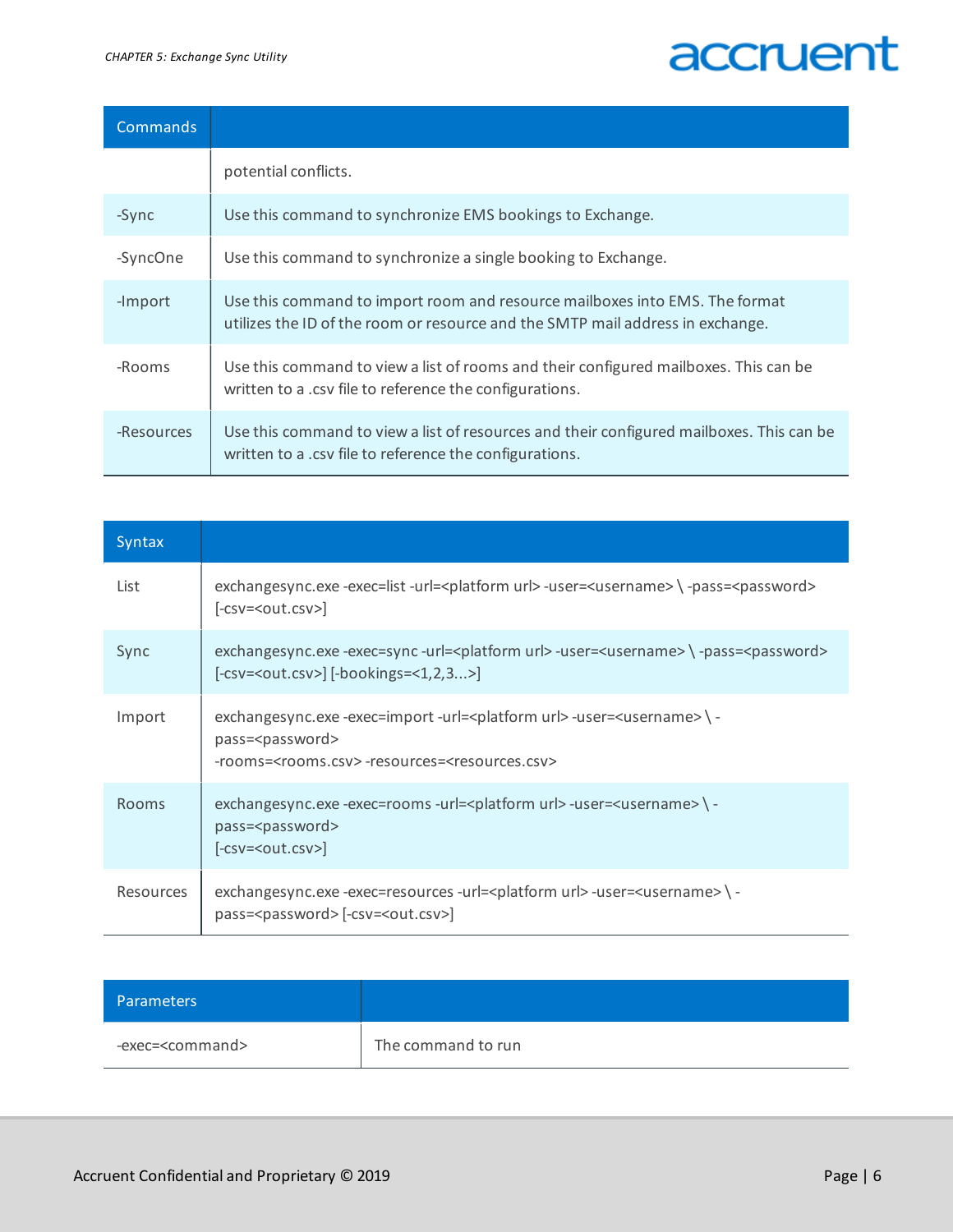| Parameters                                                                                                        |                                                                                                                                                                                              |
|-------------------------------------------------------------------------------------------------------------------|----------------------------------------------------------------------------------------------------------------------------------------------------------------------------------------------|
| -url= <platform url=""><br/>-user=<username></username></platform>                                                | The EMS Platform API url<br>Username for authentication<br>Note:<br><br>Must have web admin privileges.                                                                                      |
| -pass= <password><br/>-bookings=<booking ids=""><br/>-start=<datetime></datetime></booking></password>            | The password for authentication<br>Comma separated list of booking IDs to sync<br>Limit sync items to after this date and time. Requires -end<br>Example: - format 2008-09-08T22:47:31-07:00 |
| -end= <datetime></datetime>                                                                                       | Limit syncitems to before this date and time. Requires -start<br>Example: - format 2008-09-08T22:47:31-07:00                                                                                 |
| -rooms= <rooms.csv><br/>-resources=<resources.csv><br/>-csv=<output.csv></output.csv></resources.csv></rooms.csv> | CSV input file for room import<br>CSV input file for resource import<br>CSV output file                                                                                                      |



#### **Note:**

CSV output is generated in the directory where the Exchange Sync Utility is located. **Write access is required.** CSV input file should be in the directory where the Exchange Sync Utility is located. **Read access is required.**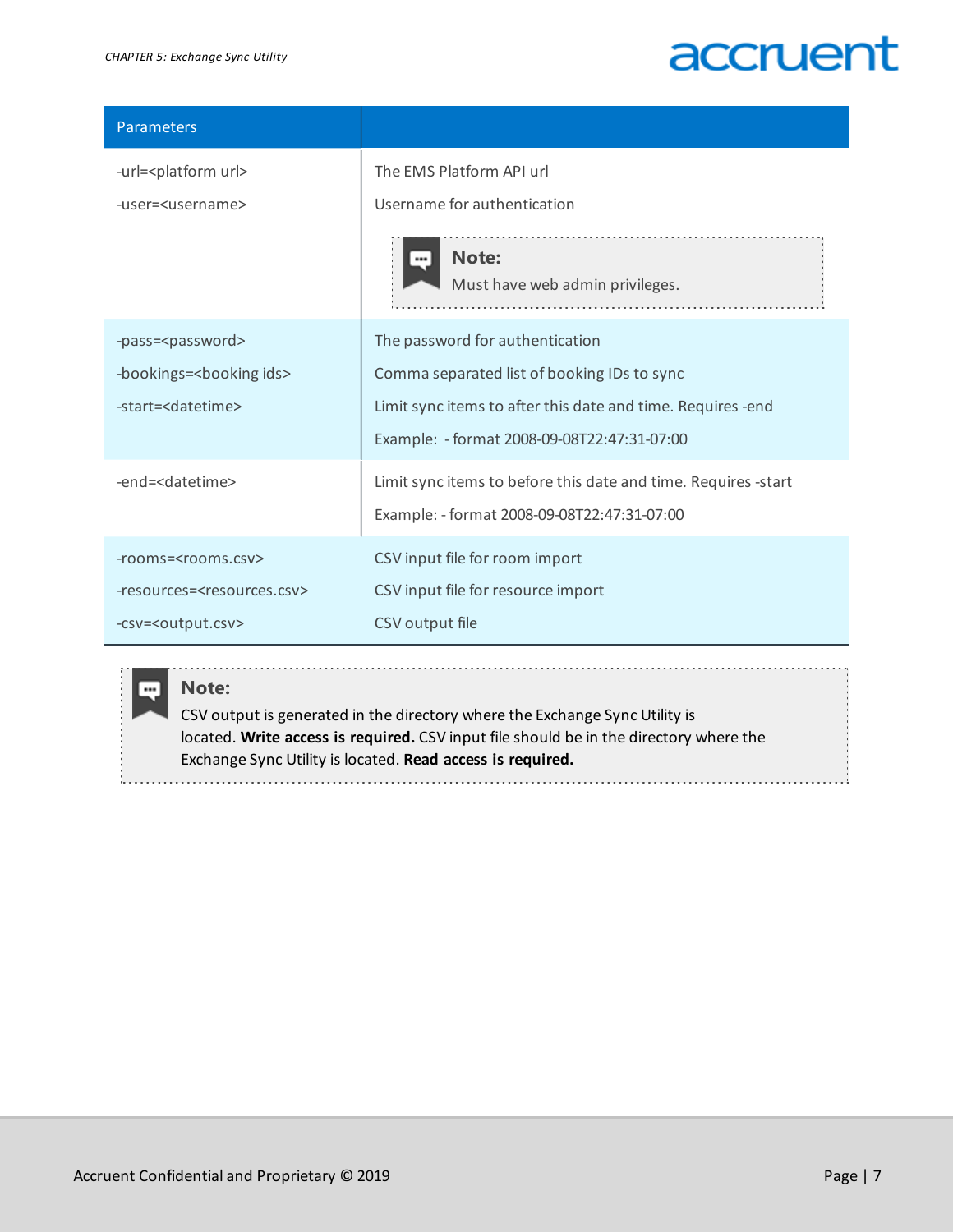**EN** Command Prompt

| <b>Bar Command Prompt</b>                                                                                                                                         |                                                                                                                                                                                                          |
|-------------------------------------------------------------------------------------------------------------------------------------------------------------------|----------------------------------------------------------------------------------------------------------------------------------------------------------------------------------------------------------|
| C:\Program Files\EMS Software\EmsPlatformApi>exchangesync<br>Unknown command:<br>exchangesync: Sync EMS Bookings to Microsoft Exchange<br>Version 44.1.12000.2033 |                                                                                                                                                                                                          |
|                                                                                                                                                                   |                                                                                                                                                                                                          |
| Commands<br>- List<br>- Sync<br>- SyncOne<br>- Import<br>- Rooms<br>- Resources print a list of resources with mailboxes                                          | list bookings Sync will send to Exchange and exit<br>sync EMS bookings to Exchange<br>sync a single booking to Exchange<br>import room & resource mailboxes<br>print a list of rooms with mailboxes      |
| List                                                                                                                                                              |                                                                                                                                                                                                          |
| -pass= <password> [-csv=<out.csv>]</out.csv></password>                                                                                                           | exchangesync.exe -exec=list -url= <platform url=""> -user=<username> \</username></platform>                                                                                                             |
| Sync                                                                                                                                                              |                                                                                                                                                                                                          |
|                                                                                                                                                                   | exchangesync.exe -exec=sync -url= <platform url=""> -user=<username> \<br/>-pass=<password> [-csv=<out.csv>] [-bookings=&lt;1,2,3&gt;]</out.csv></password></username></platform>                        |
| Import                                                                                                                                                            |                                                                                                                                                                                                          |
|                                                                                                                                                                   | exchangesync.exe -exec=import -url= <platform url=""> -user=<username> \<br/>-pass=<password> -rooms=<rooms.csv> -resources=<resources.csv></resources.csv></rooms.csv></password></username></platform> |
| Rooms                                                                                                                                                             |                                                                                                                                                                                                          |
| -pass= <password> [-csv=<out.csv>]</out.csv></password>                                                                                                           | exchangesync.exe -exec=rooms -url= <platform url=""> -user=<username> \</username></platform>                                                                                                            |
| <b>Resources</b>                                                                                                                                                  |                                                                                                                                                                                                          |
| -pass= <password> [-csv=<out.csv>]</out.csv></password>                                                                                                           | exchangesync.exe -exec=resources -url= <platform url=""> -user=<username> \</username></platform>                                                                                                        |
| Options                                                                                                                                                           |                                                                                                                                                                                                          |
| -exec= <command/>                                                                                                                                                 | the command to run                                                                                                                                                                                       |
| -url= <platform url=""></platform>                                                                                                                                | the EMS Platform API url                                                                                                                                                                                 |
| -user= <username></username>                                                                                                                                      | username for authentication<br>- must have web admin privileges                                                                                                                                          |
| -pass= <password></password>                                                                                                                                      | password for authentication                                                                                                                                                                              |
| -bookings= <booking ids=""></booking>                                                                                                                             | comma separated list of booking IDs to sync                                                                                                                                                              |
| -start= <datetime><br/>-end=<datetime></datetime></datetime>                                                                                                      | limit sync items to after this date & time, requires -end<br>limit sync items to before this date & time, requires -start                                                                                |
| $-$ rooms= $<$ rooms.csv>                                                                                                                                         | csv input file for room import                                                                                                                                                                           |
|                                                                                                                                                                   | -resources= <resources.csv> csv input file for resource import</resources.csv>                                                                                                                           |
| -csv= <output.csv></output.csv>                                                                                                                                   | csv output file                                                                                                                                                                                          |
| Action, ReservationID, BookingID, Error (if any)                                                                                                                  |                                                                                                                                                                                                          |
| C:\Program Files\FMS Software\FmsPlatformAni>                                                                                                                     |                                                                                                                                                                                                          |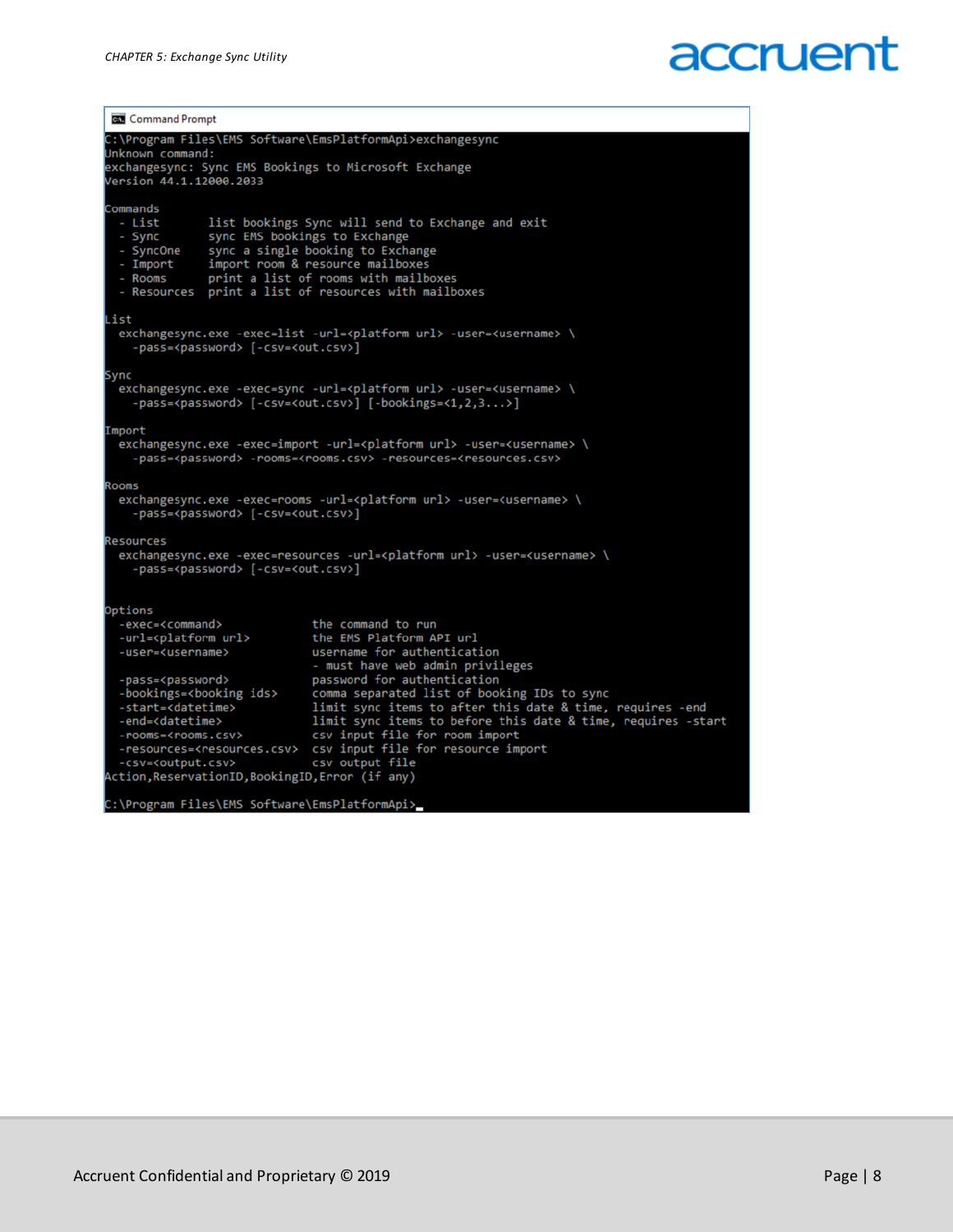### <span id="page-11-0"></span>CHAPTER 6: Configure Exchange Room Integration (ERI)

This section will provide information on configuring EMS Exchange Room Integration (ERI).

- Configure Resource Mailboxes in [Microsoft Exchange](#page-11-1)
- Configure a Room in EMS for Exchange Room [Integration](#page-11-2)
- Configure Fixed [Resources](#page-12-0) in a Room
- Configure Mobile [Resources](#page-13-0) (Without Service Orders)
- <span id="page-11-1"></span>• View [Configuration](#page-14-0) Information

### Configure Resource Mailboxes in Microsoft<sup>®</sup> Exchange

Consult your Microsoft Exchange [documentation](https://technet.microsoft.com/en-us/library/jj215781(v=exchg.160).aspx) for instructions on configuring room and equipment resource mailboxes.

Best practices for Exchange configurations include:

- Microsoft Exchange resource mailboxes must be set to automatically accept/decline invitations by setting **Accept or decline booking requests automatically** for Booking requests under Booking Delegates section of the mailbox configuration or by using the Booking Attendant.
- <sup>l</sup> Enable the **Hide from address lists** option under the Generalsection of the mailbox configuration to forbid users from booking a room or resource outside of EMS.
- <sup>l</sup> Ensure **Allow repeating meetings** is enabled to allow recurring bookings.
- <sup>l</sup> Enable **Allow conflicting meeting requests** option under the Resource Policy section of the mailbox configuration to ensure resources are properly booked for recurring meetings. Without this setting, any exceptions to a recurring meeting will result in the entire series being declined.
- <sup>l</sup> Modify **Resource Policies** to replicate EMS booking rules, including **Booking window** and **Maximum duration**.
- <span id="page-11-2"></span>**Use a Mail flow** rule to suppress email confirmations from resource mailboxes. Be sure to enable the rule prior to utilizing the Exchange Sync utility.

#### Configure a Room in EMS for Exchange Room Integration

- 1. From the Desktop Client, select **Configuration** > **Facilities** > **Rooms**. Filter the dialog to display the room(s) you would like to edit.
- 2. Click **Edit**.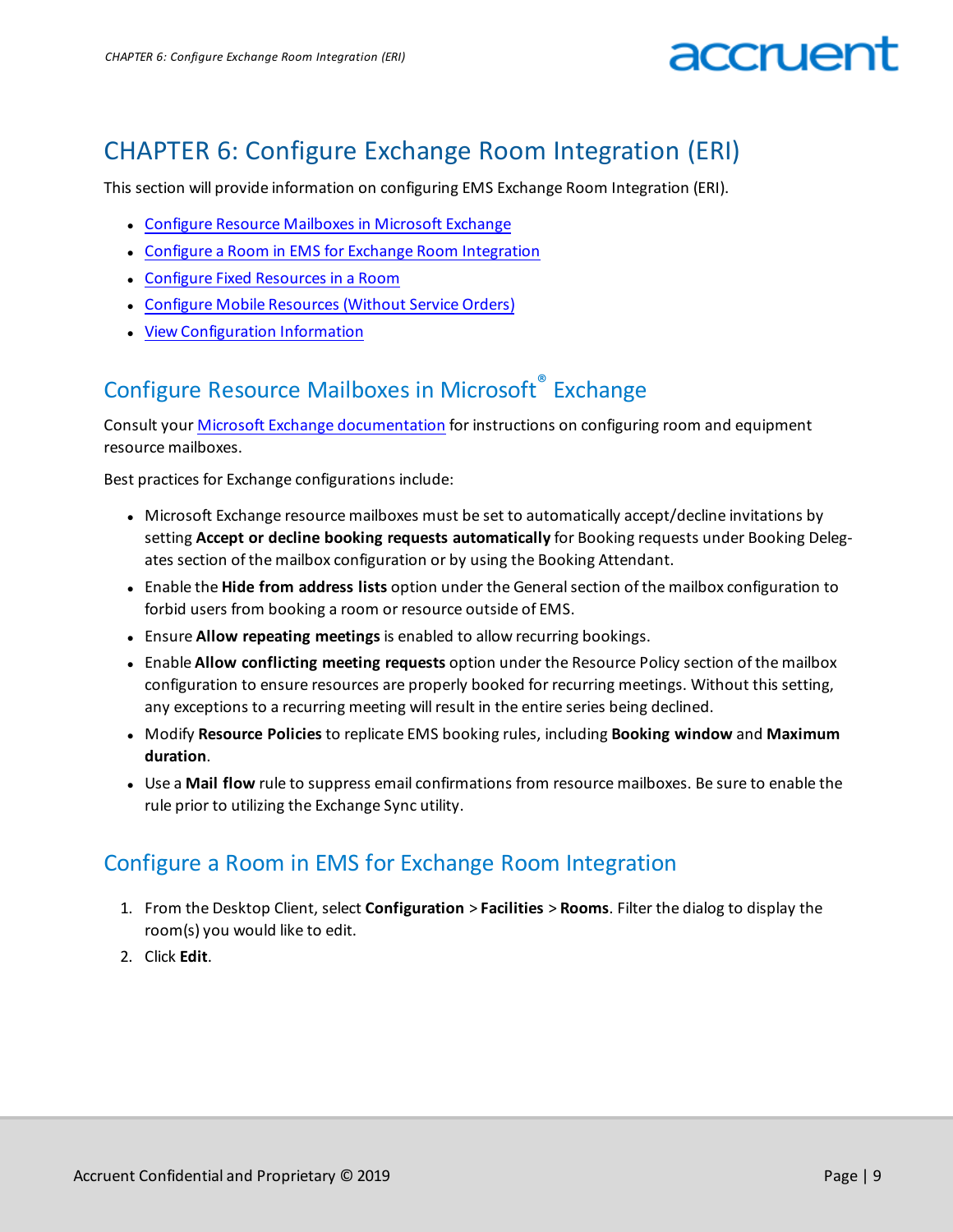3. On the **Exchange Integration** tab, enter the email address as it was configured in Microsoft Exchange.

| <b>DEN601 - Denver 601</b>                                                                                                                            |                       |  |  |  |
|-------------------------------------------------------------------------------------------------------------------------------------------------------|-----------------------|--|--|--|
| Room Notes Exchange Integration Calculations Pricing Setup Types Features Excluded Resources Attachments Images Drawings User Defined Fields Ever 1 . |                       |  |  |  |
| Exchange Room Mailbox:                                                                                                                                | Denver601@myemail.com |  |  |  |
|                                                                                                                                                       |                       |  |  |  |

- 4. On the **Everyday User Process Templates** tab, make sure the room is utilizing process templates with **Enable Integration to Microsoft Exchange** enabled. For instructions on creating process templates, please refer to Configure Everyday User Process [Templates](https://docs.emssoftware.com/Content/WebApp/A_V44.1/B_ConfigurationGuide/WebApp_CG_ConfigEverydayUserProcessTemps.html).
- <span id="page-12-0"></span>5. Click **OK**.

#### Configure Fixed Resources in a Room

- 1. From the Desktop Client, create a **Category**. Navigate to **Configuration** > **Administration** > **Categories**.
- 2. Click **New**. Create a name for your **Category** (e.g., Self-Service VC Devices).
- 3. From the Category Type dropdown, select **Resources w/o Service Orders**.
- 4. From the Default Time In Use dropdown, select **Event Time**.
- 5. Navigate to the **Everyday User Applications** tab. Leave the **Display to Everyday Users** checkbox unchecked.
- 6. From the **Buildings** tab, map this category to a building by selecting a building and clicking the **Select** (**>**) arrow.
- 7. Click **OK**.
- 8. Create a **Feature**. Navigate to **Configuration** > **Facilities** > **Features**.
- 9. Click **New**. Create a **Feature** name (e.g., Self-Service Video Conference).
- 10. To make the feature available to everyday users, select the **Available to Everyday Users** checkbox and verify the **Tied to Resource** checkbox is unchecked.
- 11. Click **OK**.
- 12. Create a Resource for each room. Navigate to **Configuration** > **Resources**. Choose your Category from the dropdown list.
- 13. Click **New**. Create a Description that details the Resource (e.g., Conference Room 101 Self-service Video Conference Device).
- 14. Uncheck the **Available to Everyday Users** box.
- 15. It is **not** necessary to select the **Maintain Inventory** checkbox for fixed resources.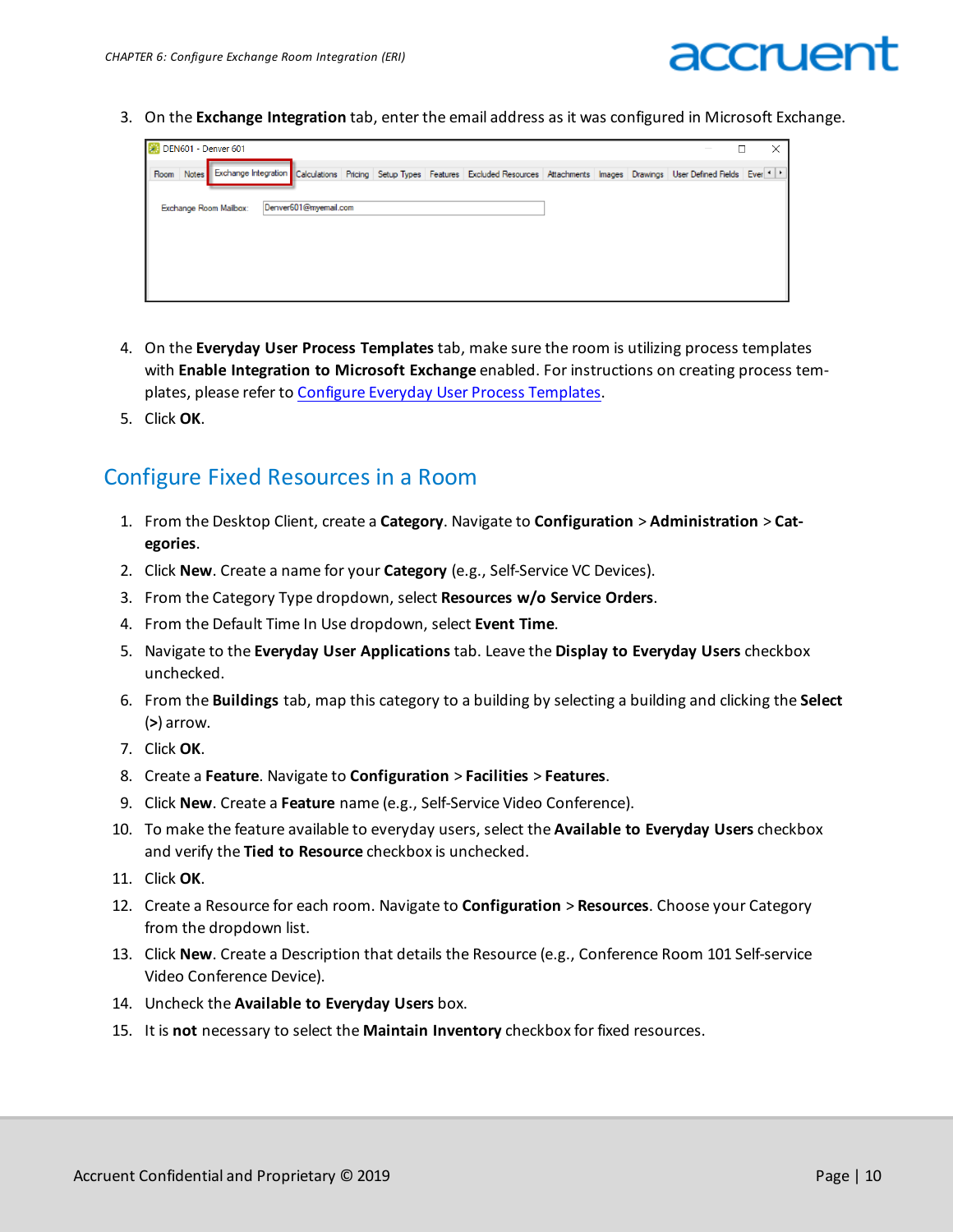16. On the **Exchange Integration** tab, enter the email address as it was configured in Microsoft Exchange. There are multiple fields for email addresses on this tab. If a room contains multiple device features, enter all the corresponding email addresses.

| Denver 601 Fixed Surface Hub   |                                                                                |
|--------------------------------|--------------------------------------------------------------------------------|
|                                | Resource Exchange Integration Calculations Pricing Images Excluded Rooms Audit |
| Exchange Equipment Mailbox #1: | FixedSurfaceHub601-1@myemail.com                                               |
| Exchange Equipment Mailbox #2: | FixedSurfaceHub601-2@myemail.com                                               |
| Exchange Equipment Mailbox #3: |                                                                                |
| Exchange Equipment Mailbox #4: |                                                                                |
| Exchange Equipment Mailbox #5: |                                                                                |
|                                |                                                                                |
|                                |                                                                                |
|                                |                                                                                |
|                                |                                                                                |

- 17. Click **OK**.
- 18. To add the feature to the appropriate room, edit the room in the Desktop Client. Navigate to **Configuration** > **Facilities** > **Rooms**.
- 19. Filter the dialog to find the appropriate room, and then click **Edit**.
- 20. On the **Features** tab, select your feature (e.g., Self-service Video Conference) using the **Select** (**>**) arrow. The Resource Selector dialog box will appear.
- 21. From the Category dropdown, choose the specific category (e.g., Conference Room 101 Self-service Video Conference Device) for that room. Click **Select**.
- <span id="page-13-0"></span>22. Click **OK** to save your selections.

#### Configure Mobile Resources (Without Service Orders)

- 1. Create a **Category**. Navigate to **Configuration** > **Administration** > **Categories**.
- 2. Click **New**. Create a name for your **Category** (e.g., Mobile Surface Hubs).
- 3. From the Category Type dropdown, select **Resources w/o Service Orders**.
- 4. From the Default Time In Use dropdown, select **Event Time**.
- 5. Navigate to the **Everyday User Applications** tab. Click the **Display to Everyday Users** checkbox.
- 6. From the **Buildings** tab, map this category to a building by selecting a building and clicking the **Select** (**>**) arrow.
- 7. Click **OK**.
- 8. Create a Resource for each mobile device. Navigate to **Configuration** > **Resources**. Choose your Category from the dropdown list.
- 9. Click **New**. Create a Description that details the Resource (e.g., Sixth Floor Mobile Surface Hub).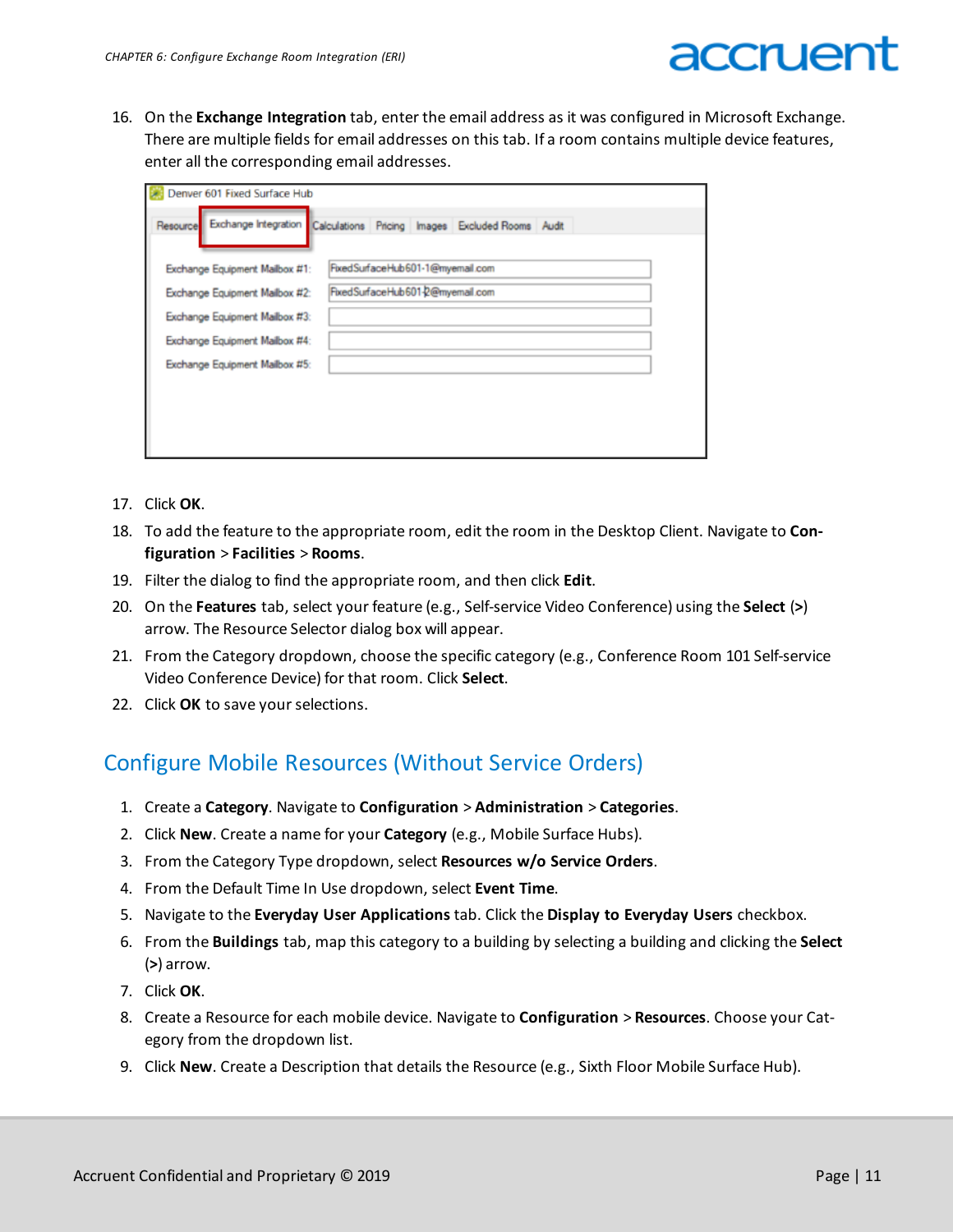- 10. Check the **Maintain Inventory** checkbox and enter the **Quantity Available** as **1**.
- 11. Check the **Available to Everyday Users** box.
- 12. If you want users to be able to choose the resource while making a booking, check the **Available at Checkout** box. If you prefer users to add the resource after making a booking, leave this selection unchecked.
- 13. On the **Exchange Integration** tab, enter a single email address as it was configured in Microsoft Exchange. Click **OK**.

| Important!                                                                                                                                                                                                                                                                  |
|-----------------------------------------------------------------------------------------------------------------------------------------------------------------------------------------------------------------------------------------------------------------------------|
| Though there are multiple fields for email addresses in the Exchange Integration for<br>resources, when configuring a mobile device resource, the device must be configured to<br>a single Exchange equipment mailbox in order to properly enable third-party<br>endpoints. |

14. You must add the Categories to the appropriate Everyday User Process Templates. The templates must be configured with **Enable Integration to Microsoft Exchange** enabled. For instructions on creating process templates, please see Configure Everyday User Process [Templates.](https://docs.emssoftware.com/Content/WebApp/A_V44.1/B_ConfigurationGuide/WebApp_CG_ConfigEverydayUserProcessTemps.html)

#### <span id="page-14-0"></span>View Configuration Information

| <b>Rooms</b>   |                          |              |                 |       |              |            |                |                         |                       | $\mathbf{x}$<br>$\Box$<br>- - |                           |
|----------------|--------------------------|--------------|-----------------|-------|--------------|------------|----------------|-------------------------|-----------------------|-------------------------------|---------------------------|
| Building:      | Denver                   | $\checkmark$ | Classification: | (a  ) | $\checkmark$ | Room Type: | (a  )          | Filter:<br>$\checkmark$ |                       |                               |                           |
| Room Code (21) | A Room Name              |              |                 |       |              | Building   | Classification | <b>Book Sequence</b>    | Room Type<br>$\wedge$ | <b>New</b>                    |                           |
| <b>DEN601</b>  | Denver <sub>601</sub>    |              |                 |       |              | <b>DEN</b> | Standard       | 0                       | Collaboration ar      | Edit                          |                           |
| <b>DEN602</b>  | Denver 602               |              |                 |       |              | <b>DEN</b> | Standard       | 0                       | Collaboration ar      | Delete                        |                           |
| <b>DEN603</b>  | Denver <sub>603</sub>    |              |                 |       |              | <b>DEN</b> | Standard       | 0                       | Collaboration ar      |                               |                           |
| <b>DEN604</b>  | Denver <sub>604</sub>    |              |                 |       |              | <b>DEN</b> | Standard       | $\bf{0}$                | Collaboration ar      | Print                         |                           |
| <b>DEN699</b>  | Denver 699               |              |                 |       |              | <b>DEN</b> | Standard       | 0                       | Collaboration ar      | List                          |                           |
| Denver VC      | Denver VC                |              |                 |       |              | <b>DEN</b> | Standard       | 0                       | Innovation spac       | Pricing                       |                           |
| FG             | <b>Fiddlers Green</b>    |              |                 |       |              | <b>DEN</b> | Standard       | $\bf{0}$                | Collaboration ar      | <b>Calculations</b>           |                           |
| <b>LMN</b>     | Limon FL1                |              |                 |       |              | <b>DEN</b> | Standard       | 0                       | Collaboration ar      |                               |                           |
| <b>MNTR</b>    | Montrose                 |              |                 |       |              | <b>DEN</b> | Standard       | $\mathbf 0$             | Parking               | <b>Setups</b>                 |                           |
| <b>MT_EVNS</b> | <b>Mount Evans</b>       |              |                 |       |              | <b>DEN</b> | Standard       | 0                       | Meeting room /        | <b>Features</b>               |                           |
| NO_STP         | No Setup Type            |              |                 |       |              | <b>DEN</b> | Standard       | $\bf{0}$                | <b>Utility</b>        |                               | <b>Excluded Resources</b> |
| OD             | OD                       |              |                 |       |              | <b>DEN</b> | Override Desc  | $\bf{0}$                | Collaboration ar      |                               | <b>Exchange Mailboxes</b> |
| PI_PEAK        | <b>Pikes Peak</b>        |              |                 |       |              | <b>DEN</b> | Standard       | 0                       | Meeting room /        | Import Format                 |                           |
| PKS_PK         | Pikes Peak FL2           |              |                 |       |              | <b>DEN</b> | Standard       | 0                       | Parking               | $\Box$ mactive                |                           |
| PresoRoom      | <b>Presentation Room</b> |              |                 |       |              | <b>DEN</b> | Standard       | 0                       | Meeting room /        |                               |                           |
| PT             | Peakview Tower           |              |                 |       |              | <b>DEN</b> | Standard       | U                       | Collaboration ar      |                               |                           |
| $\checkmark$   |                          |              |                 |       |              |            |                |                         |                       | Close                         |                           |

Room Report ERI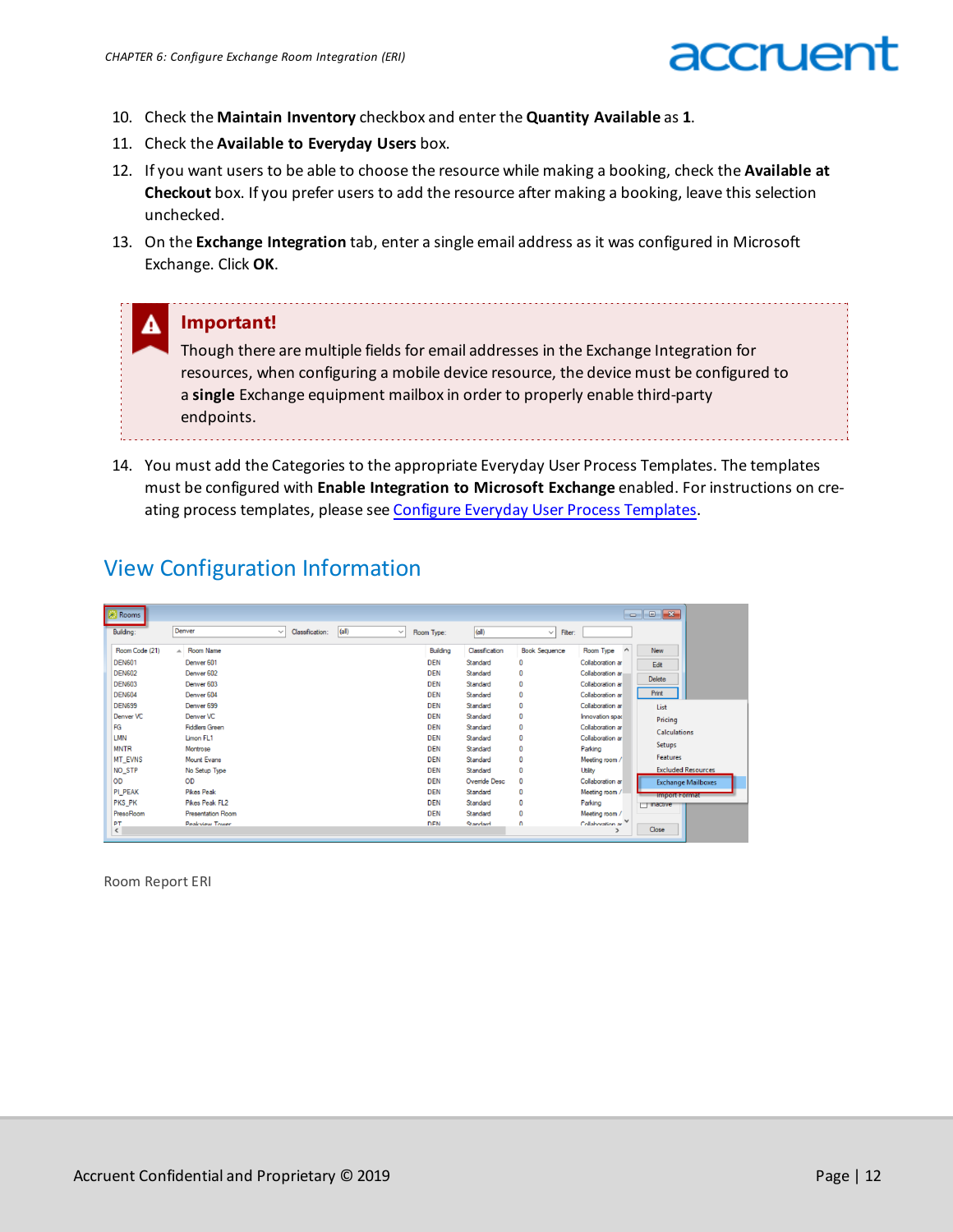| Filter:<br>Resource (3)<br>Available to Everyday Users<br>New<br>Grouping<br>Denver 601 Fixed Surface Hub<br>Yes<br>(none)<br>Edit<br>Denver 602 Fixed Surface Hub<br>Yes<br>(none)<br>Delete<br>Denver 603 Fixed Surface Hub<br>(none)<br>Yes<br>Print<br>List<br>Pricing<br><b>Calculations</b><br><b>Service Types</b><br>Groupings<br><b>Production Areas</b><br><b>Exchange Mailboxes</b><br>Import Format<br>Import<br>Show<br>$\nabla$ Active<br>Inactive<br>Close | Resources (Surface Hub - Fixed) |  |               |  |  |
|---------------------------------------------------------------------------------------------------------------------------------------------------------------------------------------------------------------------------------------------------------------------------------------------------------------------------------------------------------------------------------------------------------------------------------------------------------------------------|---------------------------------|--|---------------|--|--|
|                                                                                                                                                                                                                                                                                                                                                                                                                                                                           |                                 |  |               |  |  |
|                                                                                                                                                                                                                                                                                                                                                                                                                                                                           |                                 |  |               |  |  |
|                                                                                                                                                                                                                                                                                                                                                                                                                                                                           |                                 |  |               |  |  |
|                                                                                                                                                                                                                                                                                                                                                                                                                                                                           |                                 |  |               |  |  |
|                                                                                                                                                                                                                                                                                                                                                                                                                                                                           |                                 |  |               |  |  |
|                                                                                                                                                                                                                                                                                                                                                                                                                                                                           |                                 |  |               |  |  |
|                                                                                                                                                                                                                                                                                                                                                                                                                                                                           |                                 |  |               |  |  |
|                                                                                                                                                                                                                                                                                                                                                                                                                                                                           |                                 |  |               |  |  |
|                                                                                                                                                                                                                                                                                                                                                                                                                                                                           |                                 |  |               |  |  |
|                                                                                                                                                                                                                                                                                                                                                                                                                                                                           |                                 |  |               |  |  |
|                                                                                                                                                                                                                                                                                                                                                                                                                                                                           |                                 |  |               |  |  |
|                                                                                                                                                                                                                                                                                                                                                                                                                                                                           |                                 |  |               |  |  |
|                                                                                                                                                                                                                                                                                                                                                                                                                                                                           |                                 |  |               |  |  |
|                                                                                                                                                                                                                                                                                                                                                                                                                                                                           |                                 |  |               |  |  |
|                                                                                                                                                                                                                                                                                                                                                                                                                                                                           |                                 |  |               |  |  |
|                                                                                                                                                                                                                                                                                                                                                                                                                                                                           |                                 |  |               |  |  |
|                                                                                                                                                                                                                                                                                                                                                                                                                                                                           |                                 |  |               |  |  |
|                                                                                                                                                                                                                                                                                                                                                                                                                                                                           |                                 |  |               |  |  |
|                                                                                                                                                                                                                                                                                                                                                                                                                                                                           |                                 |  |               |  |  |
|                                                                                                                                                                                                                                                                                                                                                                                                                                                                           |                                 |  |               |  |  |
|                                                                                                                                                                                                                                                                                                                                                                                                                                                                           |                                 |  |               |  |  |
|                                                                                                                                                                                                                                                                                                                                                                                                                                                                           |                                 |  |               |  |  |
|                                                                                                                                                                                                                                                                                                                                                                                                                                                                           |                                 |  |               |  |  |
|                                                                                                                                                                                                                                                                                                                                                                                                                                                                           |                                 |  |               |  |  |
|                                                                                                                                                                                                                                                                                                                                                                                                                                                                           |                                 |  |               |  |  |
|                                                                                                                                                                                                                                                                                                                                                                                                                                                                           |                                 |  |               |  |  |
|                                                                                                                                                                                                                                                                                                                                                                                                                                                                           |                                 |  |               |  |  |
|                                                                                                                                                                                                                                                                                                                                                                                                                                                                           | $\checkmark$                    |  | $\rightarrow$ |  |  |

Resource Report ERI